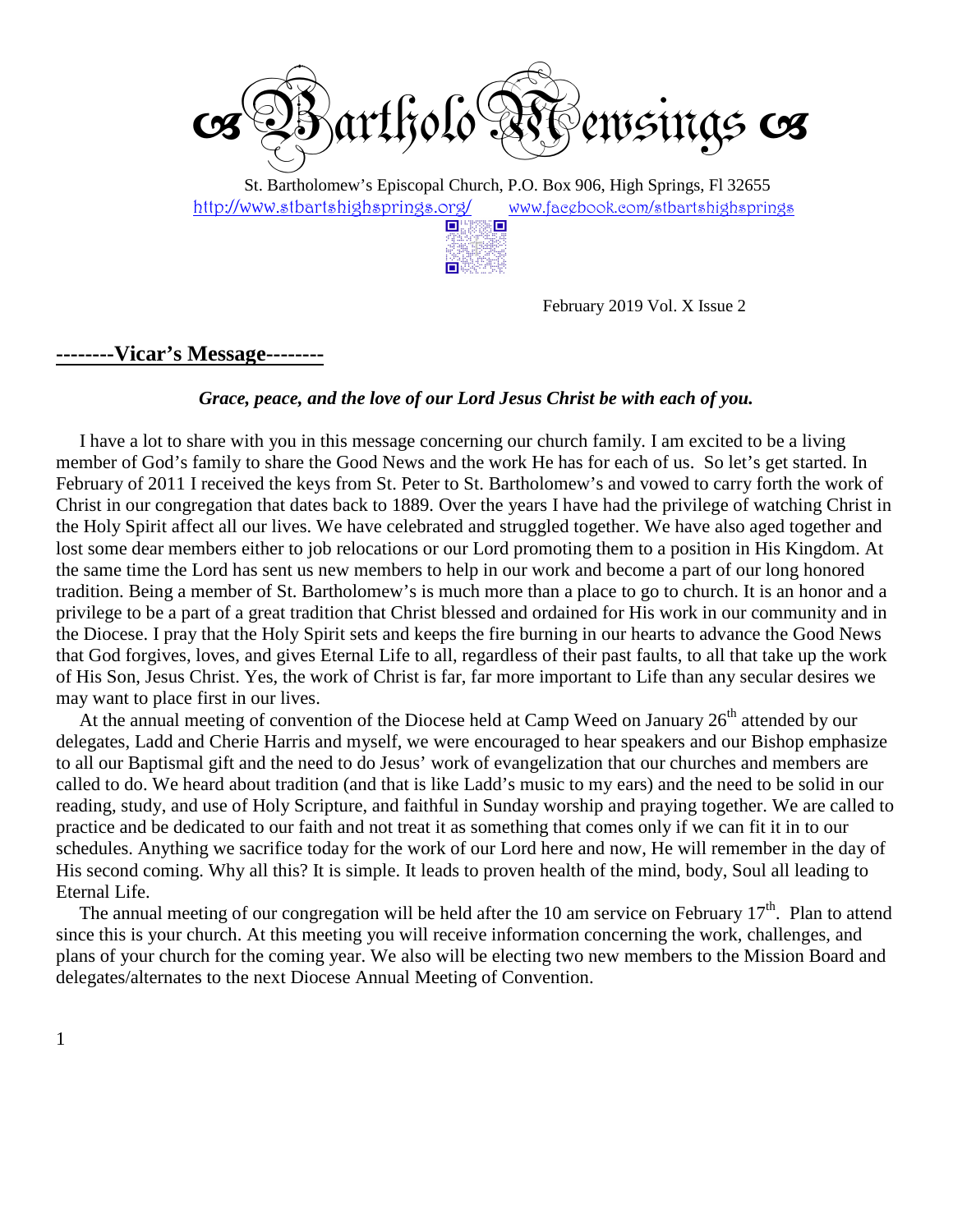At the Mission Board meeting we held on Sunday, January 27<sup>th</sup>, our dedicated and faithful treasurer Gail Dispenza provided us with the results of 2018. The good news is that our general fund ended up with \$8,000 and our building fund also grew substantially. We also met our pledge to the Diocese that helps support Camp Weed, missions to the poor in Tallahassee and Jacksonville, our university ministries, mission churches that are struggling, and the planting of new ministries in the Diocese territories. The bad news is that our annual pledges have not increased to keep up with inflation of costs resulting in a downward trend. What can we do? First of all let me say we are being as frugal as possible such as not doing services in the old Sanctuary because of high winter utility costs. We do a lot of volunteer work to minimize expenses. Cutting expenses is not the cause of the problem for us. It is a matter of income. A sustaining member of St. Bartholomew's is a member that contributes by pledging and supporting the financial needs of the church. Sustaining members are the true saints that have decided that St. Bartholomew's is where they want to dedicate their life's work to sustaining the work of Christ and the grand tradition of St. Bartholomew's. I used to belong to a lot of organizations some charitable, some professional, some recreational. When Beth and I decided to strive to be tithing members I was amazed at how much these other organizations were affecting what we could be giving to help the church. Also we took a serious look at our checkbook to see what we were spending money on and low and behold we discovered things that were not contributing to anything as great as our church. What is amazing is we found ourselves feeling fulfilled in a Godly purpose and really enjoying spending money on our church family. This worked for us and I know it will work for you. Fall in love with your church, make it central to your life, be a pledging member, find little ways to increase your giving, participate in the fund raisers, and receive blessings upon blessings and a fulfillment in purpose from our Lord.

Fund raisers coming up are the Great Chili Cook off competition on Saturday February 16<sup>th</sup> starting a 5 pm. Bring your best pot of chili with enough to share for about ten others. We will have a contest to see who can take the coveted trophy currently held by Sharon Scianimanico. This is always a fun night and the suggested donation is \$10 adults, \$5 children 6 to 12, and children 5 and under are free.

Our next fund raiser will be Shrove Tuesday (Mardi Gras) pancake supper on Tuesday, March  $5<sup>th</sup>$ . Again, a lot of fun and some really fantastic all you can eat pancakes. Suggested donation is \$6 for adults, \$3 for children ages 6 to 12, and children 5 and under free. Don't forget Ash Wednesday services the next day with imposition of ashes available at noon and 6pm. This is how Christians around the world begin a Holy Lent. Be a part of it. *Please participate in our fundraisers. If you can't attend please consider sending your charitable donation to help the church and mark on your check fundraiser contribution.* 

Looking way forward to April we have Holy Week with Maundy Thursday on April 18<sup>th</sup>. We will celebrate the Great Vigil of Easter on Saturday April 20<sup>th</sup> at 7 pm. Easter Sunday is April 21<sup>st</sup> followed by a fellowship and an Easter Egg Hunt. Then on Saturday April 27<sup>th</sup> and Sunday April 28<sup>th</sup> is Pioneer Days which will be a significant fund raiser for the church so plan on scheduling some time to help out with this event. Many hands make for a light load and certainly make for a great time.

 The Holy Spirit is giving us many opportunities to advance the work of our Lord Jesus Christ through evangelizing and building strength in community. Pray for your church, and pray for the Holy Spirit to increase the fire in your heart to make St. Bartholomew's central to your life and service for Jesus Christ our Lord.

Much love to all in Jesus Christ, fr lance+

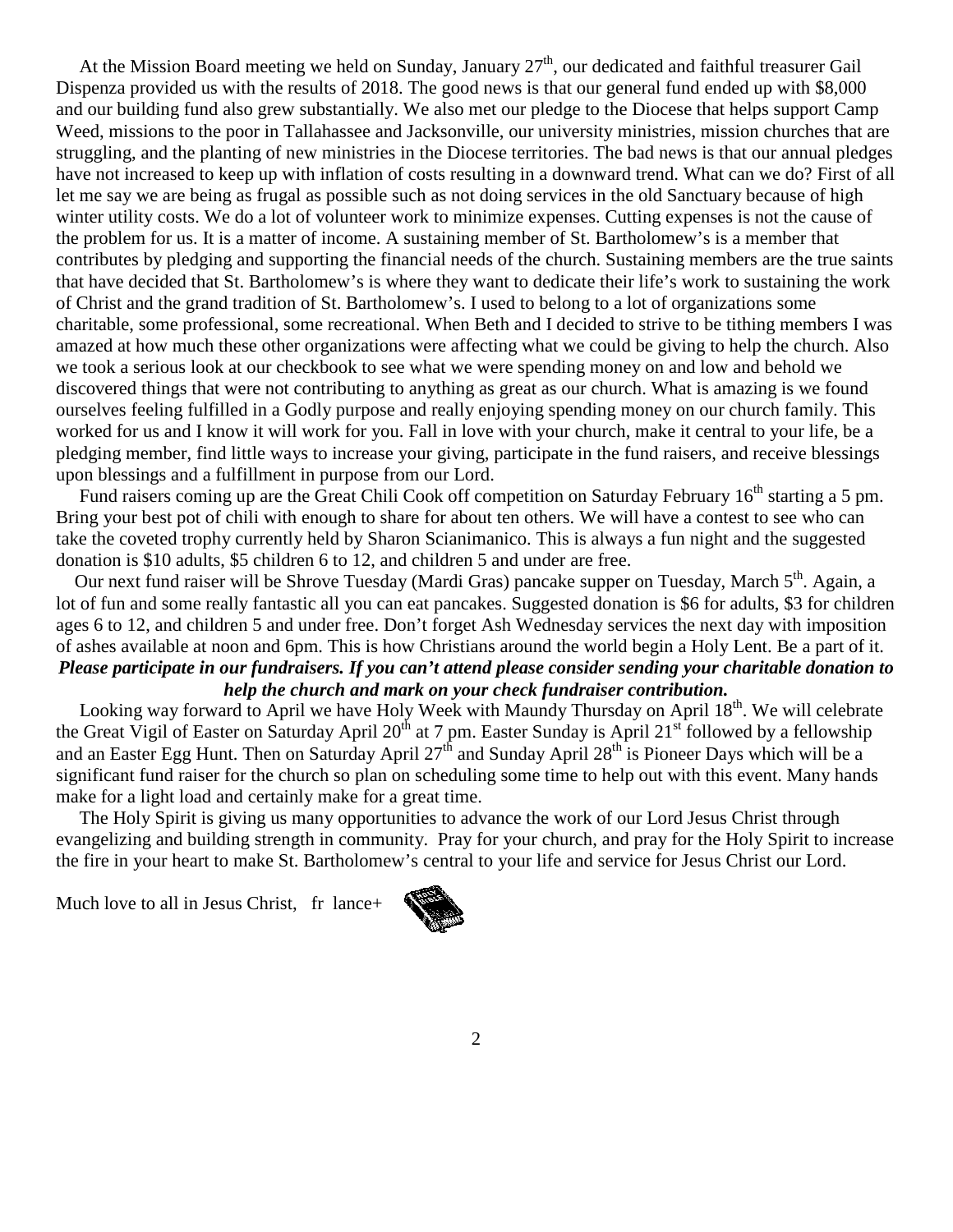#### **Editor's Note**

. We hope you are enjoying the Newsletter and we welcome your comments and suggestions. **Deadline for next issue is February 17th. Articles gladly accepted earlier.** Contact: Annette Jones - (386) 454-8585 pgrscoot97@aol.com From our Senior Warden... Carol Griffin 386-497-2292 Amazing Grace

 The eight o'clock service often includes the words "All things come of thee oh Lord" from Father Lance followed by our response "and of thine own have we given thee" (1Chronicles 29:14 KJV). As we work on our church budget, prepare for our annual meeting, and consider our pledges for 2019 we need to reflect on these words. We need to keep in the forefront that everything we have comes from God and in pledging; we are merely giving back to God what is already His. The Hebrew word for tithe literally translates to "tenth part" – "Ma-aser". This is where we get the general consensus to tithe 10% of our income to the church.

The current pledged income for 2019 does not meet the anticipated expenses of running and maintaining the church. Father Lance has asked us to reach a "little deeper" and increase our monthly donation. I am sure we all have a non-essential monthly or weekly "splurge" we could redirect to St. Bart's.

### **Whatever you decide to give, please remember these five principals:**

- **(1) God owns everything.**
- **(2) God deserves and expects us to give to Him first before anything else**
- **(3) God expects us to give cheerfully.**
- **(4) God expects us to give regularly, generously and, at least, in accordance with our income.**
- **(5) God will bless us for our giving**

### Remember this:

"Whoever sows sparingly will also reap sparingly, and whoever sows generously will also reap generously. <sup>7</sup> Each of you should give what you have decided in your heart to give, not reluctantly or under compulsion, for God loves a cheerful giver. <sup>8</sup>And God is able to bless you abundantly, so that in all things at all times, having all that you need, you will abound in every good work." (2 Corinthians 9:6-8 NIV)

\*+\*+\*+\*+\*+\*+\*+\*+\*+\*+\*+\*+\*+\*+\*+\*+\*+\*+\*+\*+\*+\*+\*+\*+\*+\*+\*+\*+\*+\*+\*+\*+\*+\*+\*+\*+\*+\*+\*+\*+\*+\*+\*+\*+\*+\*+\*+\*+\*+\*+\*+\*+\*+\*+\*+ GodWink for February… Will I Ever Find My Perfect Mate?



JP was becoming resigned to the notion that finding God's perfect mate for her was just another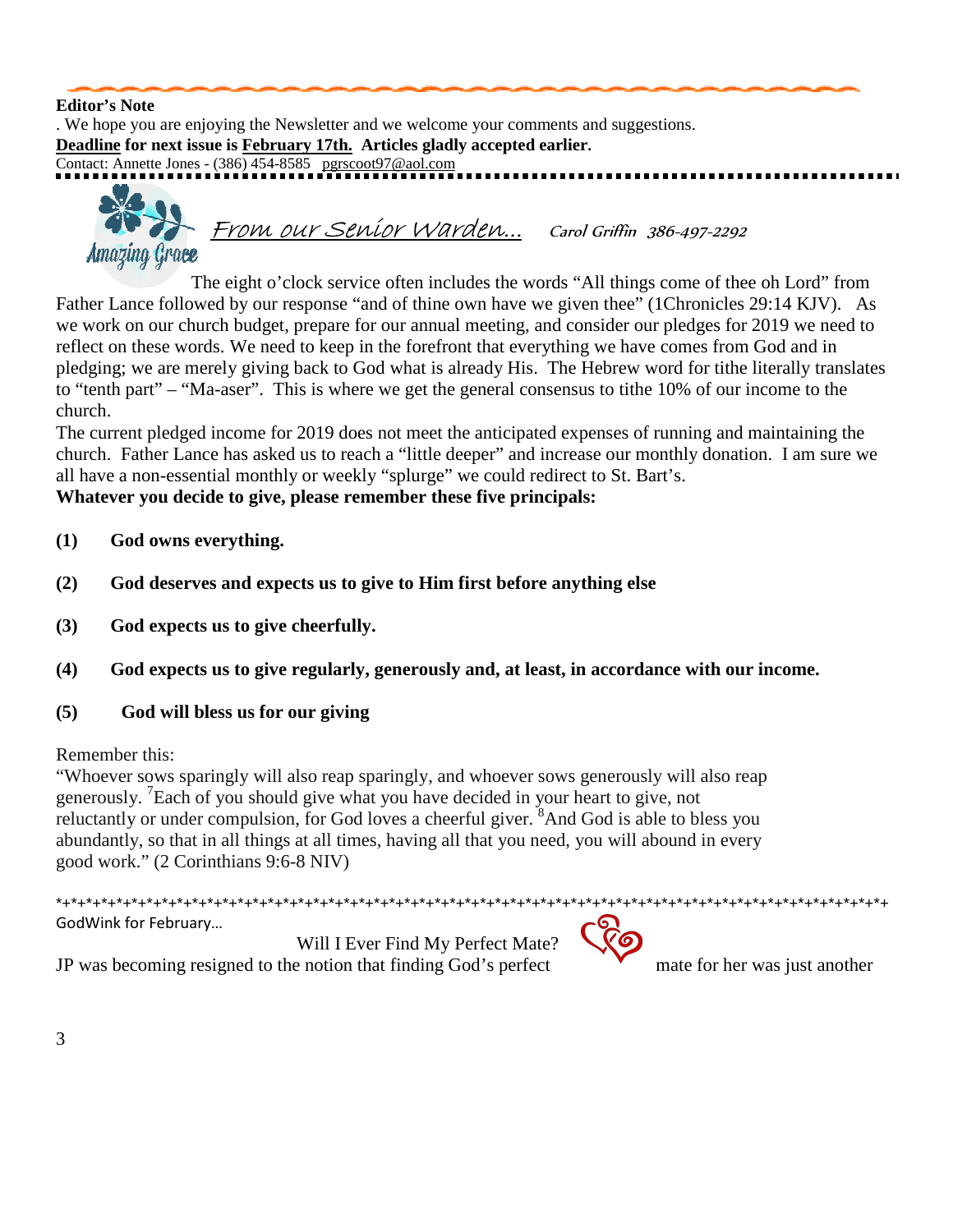unfulfilled wish. She began to wonder if her dreams to settle down with a wonderful guy were nothing more than a fairy tale. She writes about it in her letter.

### **Don't Change the Color of your Hair**

I had been single for ten-plus years and was actually getting rather comfortable in that role, even though my family and friends were always trying to fix me up.

After making many poor choices in boyfriends, I had become tired of the dating life; yet I didn't want to spend my life alone. While reading *When God Winks on Love,* I decided to do what I read in one of your stories: ask God to find my soul mate – my bashert, as they say in Yiddish. "I might as well ask God to find him," I joked. After all He has a better view!"

So in October 2006. I decided to let God be in charge. I basically forgot about dating.

Three months later, a guy I knew just as an acquaintance was driving by my place of work and noticed a fire behind the building I was in. He ran into the building and basically rescued me from the fire.

A couple of weeks later, he gave me a Valentine's Day card and wrote "Don't change the color of your hair… I love you just as you are!"

"Wow, kind of intense," I thought. But I ignored the message, since I wasn't the least bit interested in him. He was just a nice, kind, caring, humorous, and intelligent man. That was as far as it went.

The next morning, I awoke to the words written on my valentine from my clock radio: "Don't change the color of your hair… I love you just as you are!" It was a song I'd never paid attention to before: "Just the Way You Are: by Billy Joel. I jumped up and ran to find the card to confirm the words were the same.

They were: My thoughts were a jumble: "Is this a godwink? I think so. Oh no, what does this mean? A short while later, a friend asked if I knew whether this person was available - because she wanted to fix him up with her friend. That question, surprisingly, sparked a little bit of jealousy in me. "Hey, he's flirting with me – he's mine," I thought. But…did I even want him?

Well, to bring this story to its happy ending, God did find my soul mate – just as I asked - and gave me several godwinks to keep me on the path to marriage. Now, five years later, I'm happier and more in love than I ever dreamed possible.

JP

Don't we love happy endings? God wants us to have a mate. He said it Himself, when he created Adam: *It is not good for the man to be alone. I will make a helper who is just right for him.*  Genesis 2:18 NLT

\*+\*+\*+\*+\*+\*+\*+\*+\*+\*+\*+\*+\*+\*+\*+\*+\*+\*+\*+\*+\*+\*+\*+\*+\*+\*+\*+\*+\*+\*+\*+\*+\*+\*+\*+\*+\*+\*+\*+\*+\*+\*+\*+\*+\*+\*+\*+\*+\*+\*+\*+\*+\*+\*+\*+

In this newsletter you will find quotes from Various sources, followed by a corresponding reference from the Bible.



"If you consistently experience God's mercy on a daily, ongoing basis, then you know that there are no second chances. There are infinite chances."

~ Eric Greitens, Navy Seal

Do not withhold your mercy from me, Lord; may your love and faithfulness always protect me. Psalm 40:11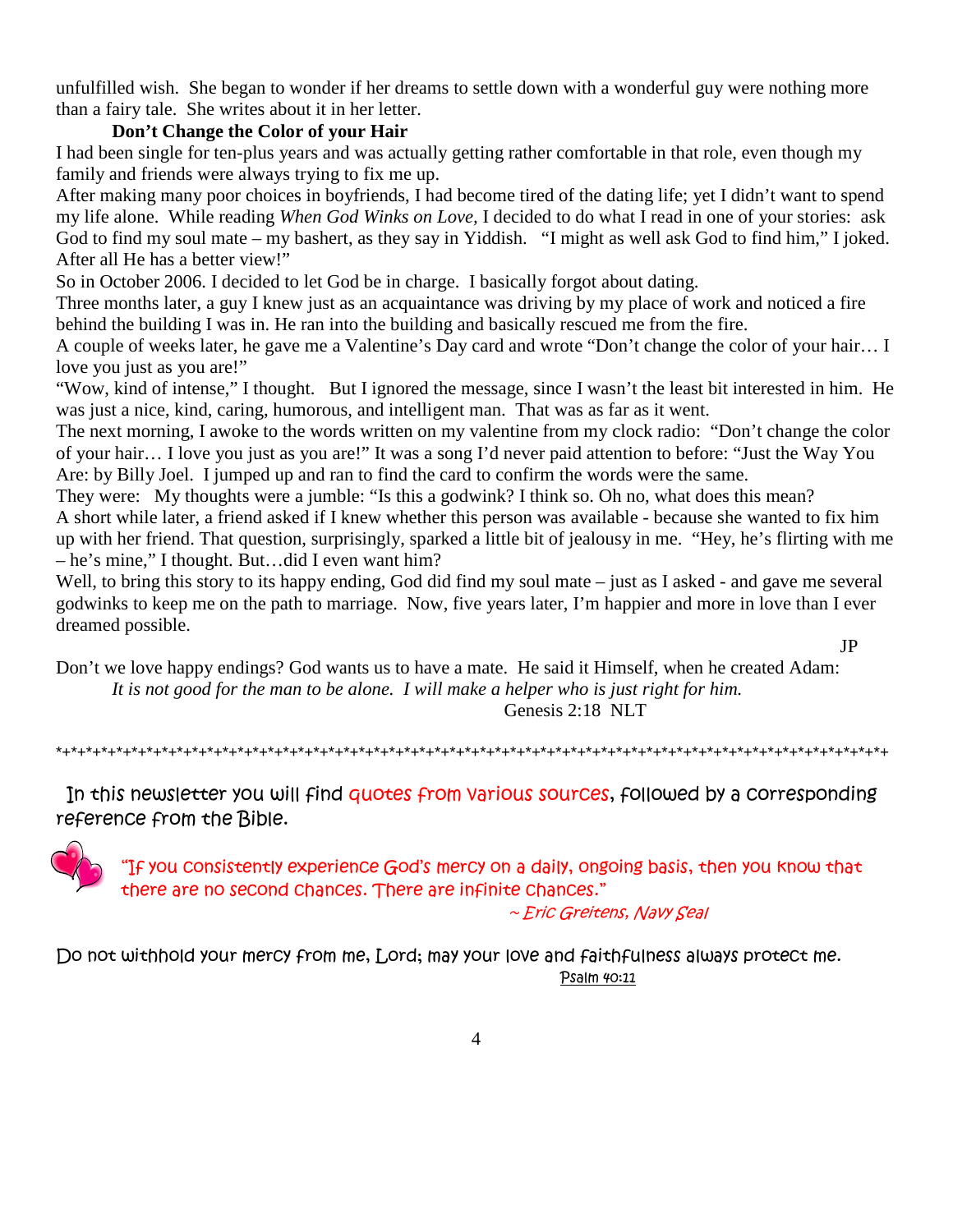# -- Lessons for February

 $F$ ebruary 3<sup>n</sup>: Jeremiah 1:4-10; Psalm 71:1-6; 1 Corinthians 13:1-13; Luke 4:21-30  $10^{4}$ : Isaiah 6:1-8,(9-13); Psalm 138; 1 Corinthians 15:1-11; Luke 5:1-11 **17<sup>th</sup>**: Jeremiah 17:5-10; Psalm 1; 1 Corinthians 15:12-20; Luke 6:17-26  $24$ <sup>th</sup>: Genesis 45:3-11,15; Psalm 37:1-12,41-42; 1 Corinthians 15:35-38; Luke 6:27-38



**This submitted photo is dedicated to all of you who have lost and miss a beloved dog.** 

"We don't laugh because we are happy, we're happy because we laugh." ~*Submitted* 

\*\*\*\*\*\*\*\*\*\*\*\*\*\*\*\*\*\*\*\*\*\*\*\*\*\*\*\*\*\*\*\*\*\*\*\*\*\*\*\*\*\*\*\*\*\*\*\*\*\*\*\*\*\*\*\*\*\*\*\*\*\*\*\*\*\*\*\*\*\*\*\*\*\*\*\*\*\*\*\*\*\*\*\*\*\*\*\*\*\*\*\*\*\*\*\*\*\*\*\*\*\*\*\*\*\*\*\*\*\*\*\*\*\*

 This is the day that the LORD has made; let us rejoice and be glad in it. Psalm 118:24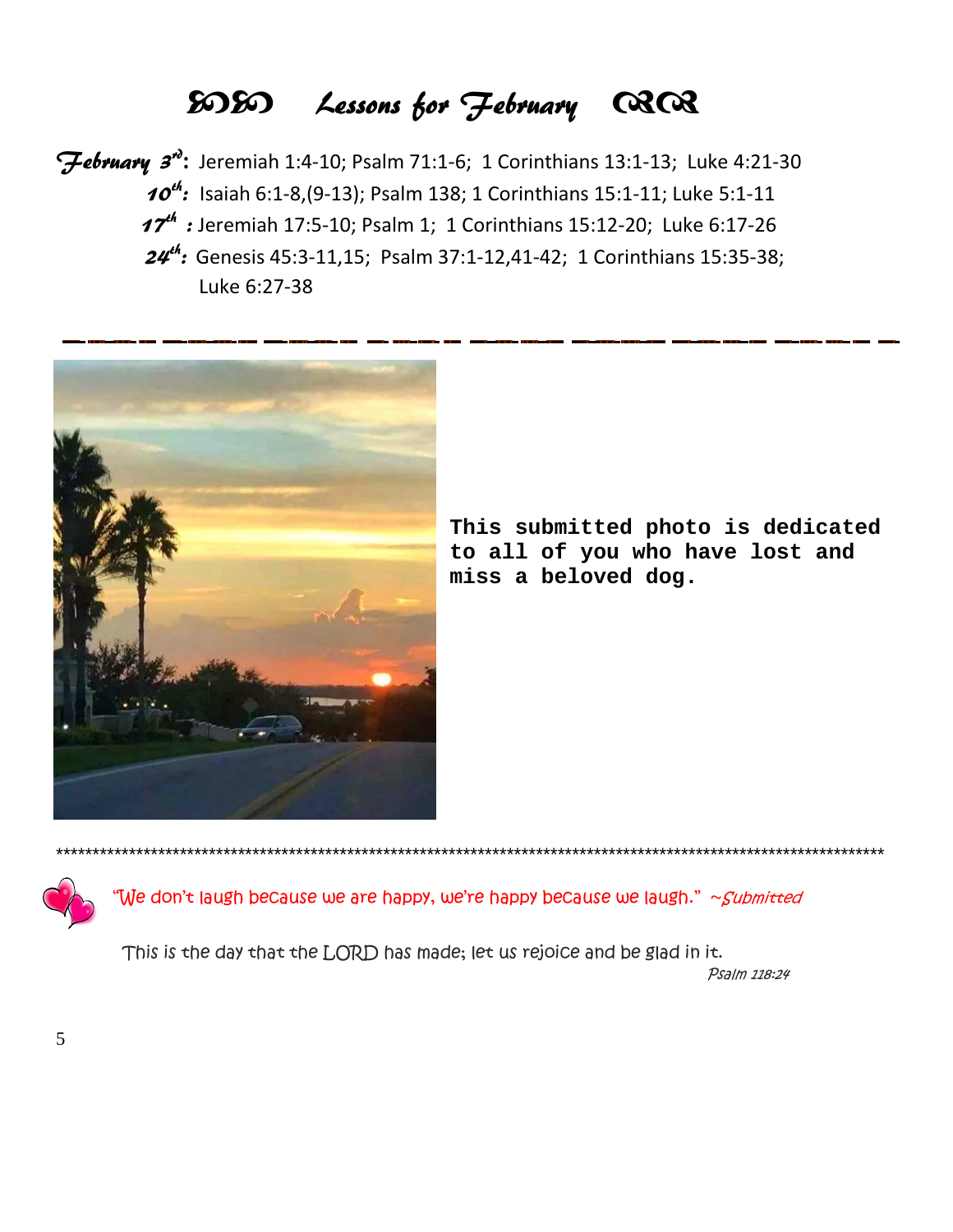



### Sunday School Teaching Schedule for 10am Services

| Feb. $3^{\text{rd}}$ : | <b>Betty</b> | Feb 10 <sup>th</sup> : Cherie |            |
|------------------------|--------------|-------------------------------|------------|
|                        | Sheryl       |                               | <b>Ben</b> |

Feb. 17<sup>th</sup>: Ben Feb 24<sup>th</sup>: Sheryl Cherie Cornelia

Upcoming Children & Youth Events

 $\sim$  Wed. Feb. 6<sup>th</sup> at 7pm: Youth Group

 $\sim$  Wed. Feb. 13<sup>th</sup> at 7pm: Youth Group

 $\sim$  Wed. Feb. 20<sup>th</sup> at 7pm: Youth Group

 $\sim$  Wed. Feb. 27<sup>th</sup> at 6pm: Leadership Meeting for Sr. Youth 7pm: Youth Group

> "Our potential in God includes nearly unimaginable possibilities." ~John Bevere from his book Killing Kryptorite: Destroy What Steals Your Strength

 With God all things are possible. Matthew 19:26

NEWS FLASH Your editor recently had a nice telephone conversation with **Carla Tibbits**, who as you know is now living in Virginia. She is doing well even though they have had two snowstorms this winter—one was eighteen inches! She said the newsletter helps to keep her in touch and she loves the pictures we include, but is amazed at how the young ones are growing up so fast. She sends her best to everyone and misses her "St. Bart's family."

\*\*\*\*\*\*\*\*\*\*\*\*\*\*\*\*\*\*\*\*\*\*\*\*\*\*\*\*\*\*\*\*\*\*\*\*\*\*\*\*\*\*\*\*\*\*\*\*\*\*\*\*\*\*\*\*\*\*\*\*\*\*\*\*\*\*\*\*\*\*\*\*\*\*\*\*\*\*\*\*\*\*\*\*\*\*\*\*\*\*\*\*\*\*\*\*\*\*\*\*\*\*\*\*\*\*\*\*\*\*\*\*\*\*\*\*\*\*\*\*\*\*\*\*\*\*\*\*\*\*\*\*\*\*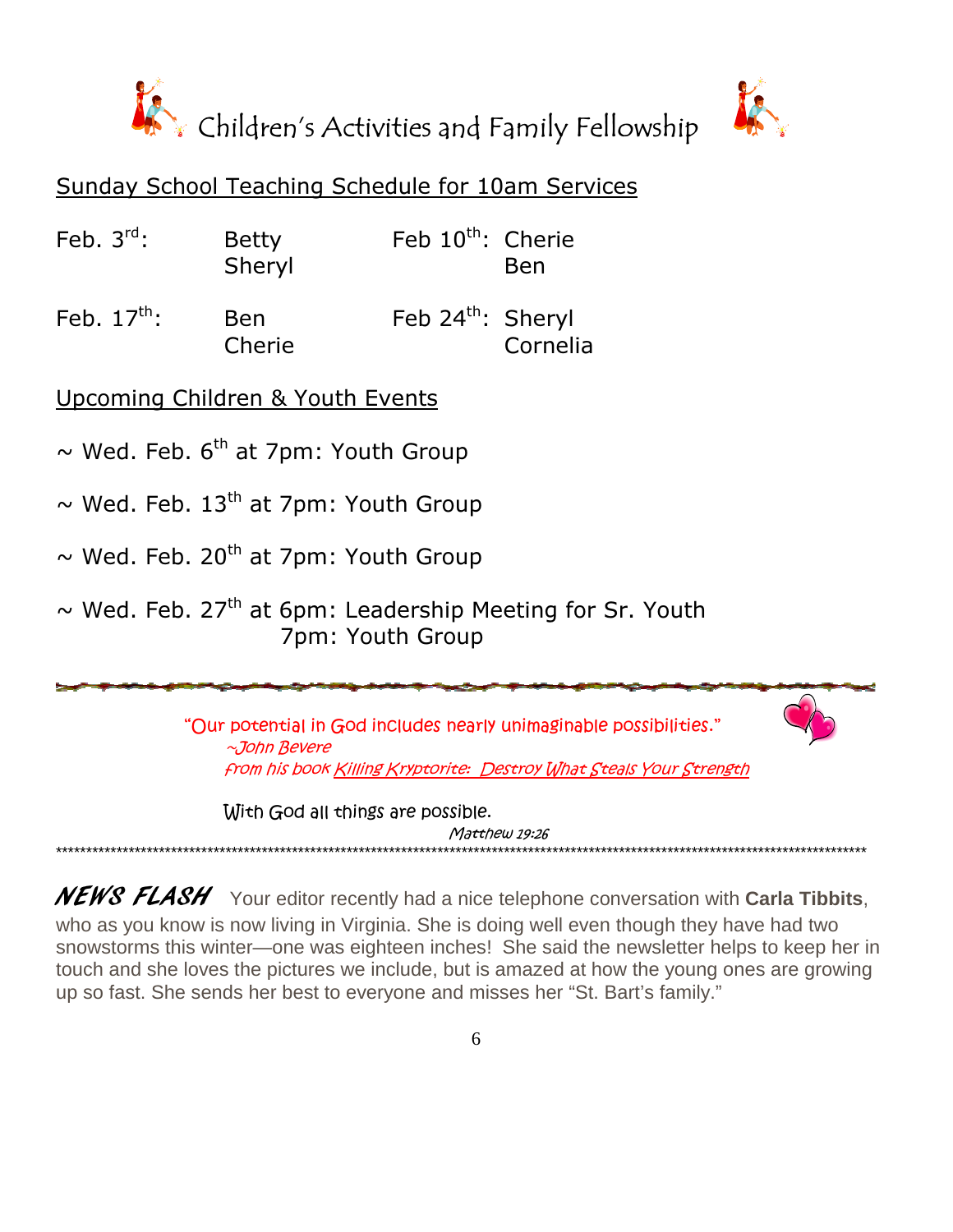The second in the series of short articles on the twelve apostles which your editor will be sharing in this year's issues of the BartholoMewsings.

I say unto thee, That this night, before the cock crow, thou shalt deny me thrice. Matthew 26:34 (KJV)

### THE TWELVE IN EACH OF US PETER'S DENIAL By Terry Helwig

## Cock-a-doodle-doo!

 With dawn breaking across the Jerusalem sky, Peter wept. The rock upon which Christ promised to build His church had just fulfilled what seemed an impossible prediction. Jesus had told Peter that before the rooster crowed, Peter would deny Him three times. Peter never believed it could happen, yet it had come to pass.

 Years ago, at a new job, I was eager to fit in. Somehow, I mentioned the importance of God in my life. "You aren't a Jesus freak, are you?" asked my coworker, backing away.

 I froze and then quickly assured her, "No, I'm certainly not." I hastily retrieved my papers and headed for the security of my desk.

 Perhaps that is why I feel a special kinship with Peter. He denied his truth too. As I reflect upon the thread of Peter woven within me, I seem to hear him urge: Have the courage to stand up for what you believe in. The inner peace you gain will far outweigh any adversity. For Peter, that peace meant going forth and boldly preaching the first sermon to thousands at Pentecost.

 "Don't settle for average. Bring your best to the moment. Then, whether it fails or succeeds, at least you know you gave all you had."

\*\*\*\*\*\*\*\*\*\*\*\*\*\*\*\*\*\*\*\*\*\*\*\*\*\*\*\*\*\*\*\*\*\*\*\*\*\*\*\*\*\*\*\*\*\*\*\*\*\*\*\*\*\*\*\*\*\*\*\*\*\*\*\*\*\*\*\*\*\*\*\*\*\*\*\*\*\*\*\*\*\*\*\*\*\*\*\*\*\*\*\*\*\*\*\*\*\*\*\*\*\*\*\*\*\*\*\*\*\*\*\*\*\*\*\*\*\*\*\*\*\*\*\*\*\*\*\*\*\*\*\*\*\*

~Angela Bassett, actress

Concentrate on doing your best for God, work you won't be ashamed of, laying out the truth plain and simple.

2 Timothy 2:15

\*\*\*\*\*\*\*\*\*\*\*\*\*\*\*\*\*\*\*\*\*\*\*\*\*\*\*\*\*\*\*\*\*\*\*\*\*\*\*\*\*\*\*\*\*\*\*\*\*\*\*\*\*\*\*\*\*\*\*\*\*\*\*\*\*\*\*\*\*\*\*\*\*\*\*\*\*\*\*\*\*\*\*\*\*\*\*\*\*\*\*\*\*\*\*\*\*\*\*\*\*\*\*\*\*\*\*\*\*\*\*\*\*\*\*\*\*\*\*\*\*\*\*\*\*\*\*\*\*\*\*\*\*\*

7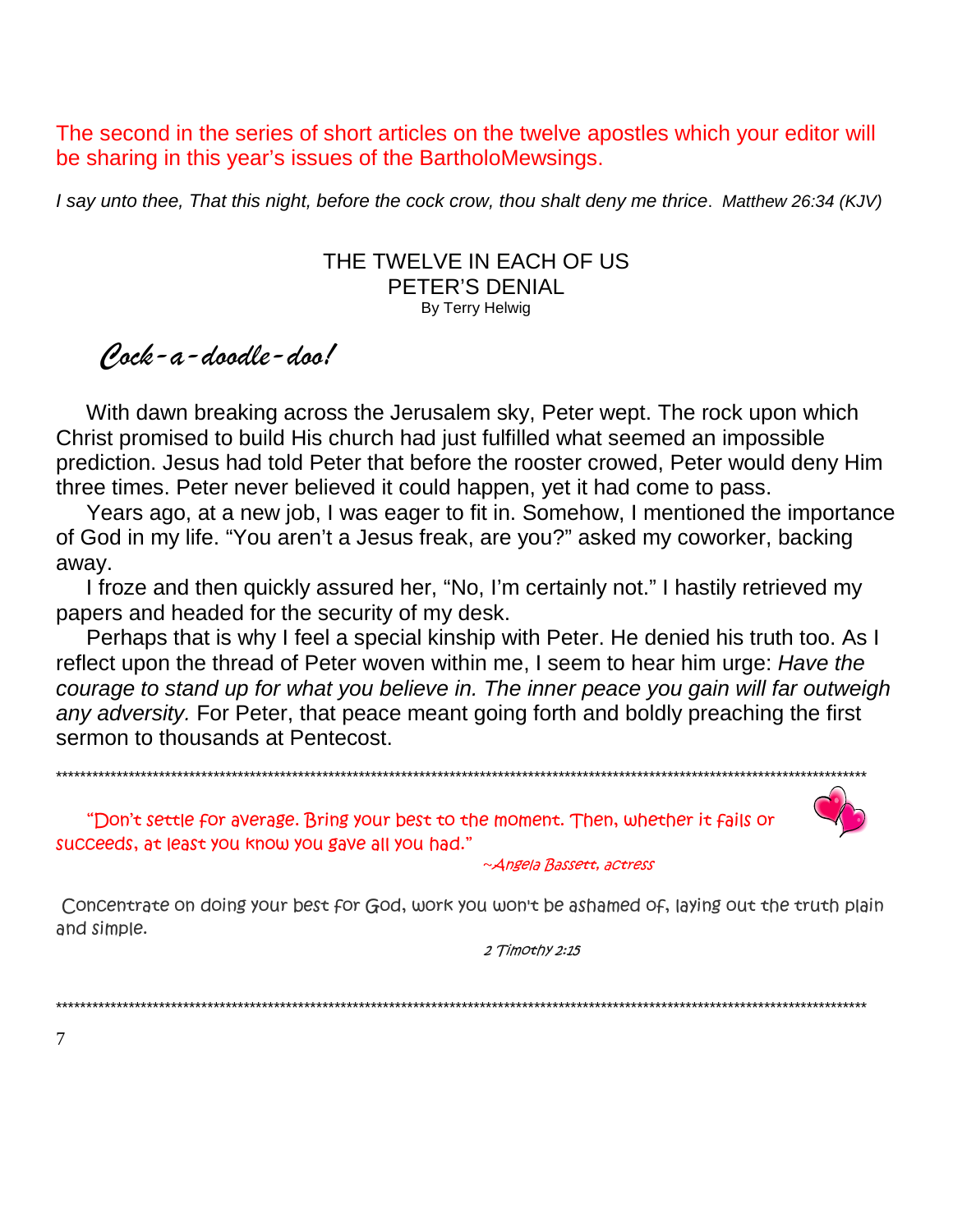

Hostess List for February



Feb 3 – Pot Luck\*\* Feb 10 –Cornelia

Feb 17 – Sharon S/ Danelle Feb 24 – Nancy/ Elizabeth

If you would like to volunteer to provide a light snack and drink, please contact Nancy Brewer 386-496-3445.

\*\* PLEASE NOTE. The term Pot Luck will be reserved for our first Sunday dinners, Thanksgiving and St. Bart's Day picnic; and all are encouraged to bring a dish to share for these occasions. Special occasions such as Baptisms, Funerals and Weddings will be referred to as Receptions and those who wish, may sign up to assist with refreshments. In the case of Funeral Receptions, the Kitchen Crew will be happy to coordinate for the bereaved family, if desired.



"Grace is a power that comes in and transforms a moment to something better." ~Caroline Myss, author

But he said to me, "My grace is sufficient for you, for my power is made perfect in weakness." Therefore I will boast all the more gladly about my weaknesses, so that Christ's power may rest on me. 2 Corinthians 12:9

\*+\*+\*+\*+\*+\*+\*+\*+\*+\*+\*+\*+\*+\*+\*+\*+\*+\*+\*+\*+\*+\*+\*+\*+\*+\*+\*+\*+\*+\*+\*+\*+\*+\*+\*+\*+\*+\*+\*+\*+\*+\*+\*+\*+\*+\*+\*+\*+\*+\*+\*+\*+\*+\*+\*+





2/17 –Margaret 2/17 - Samantha Shiver 2/24- Wes 2/24 - Cherie Harris

^^^^^^^^^^^^^^^^^^^^^^^^^^^^^^^^^^^^^^^^^^^^^^^^^^^^^^^^^^^^^^^^^^^^^^^^^^^^^^^^^^^^^^^^^ "Instead of telling God how big your problems are, tell your problems how big your God is!" ~submitted



Have no anxiety at all, but in everything, by prayer and petition, with thanksgiving, make your requests known to God. Then the peace of God that surpasses all understanding will guard your hearts and minds in Christ Jesus. The manufacturer of the philippians 4:6-7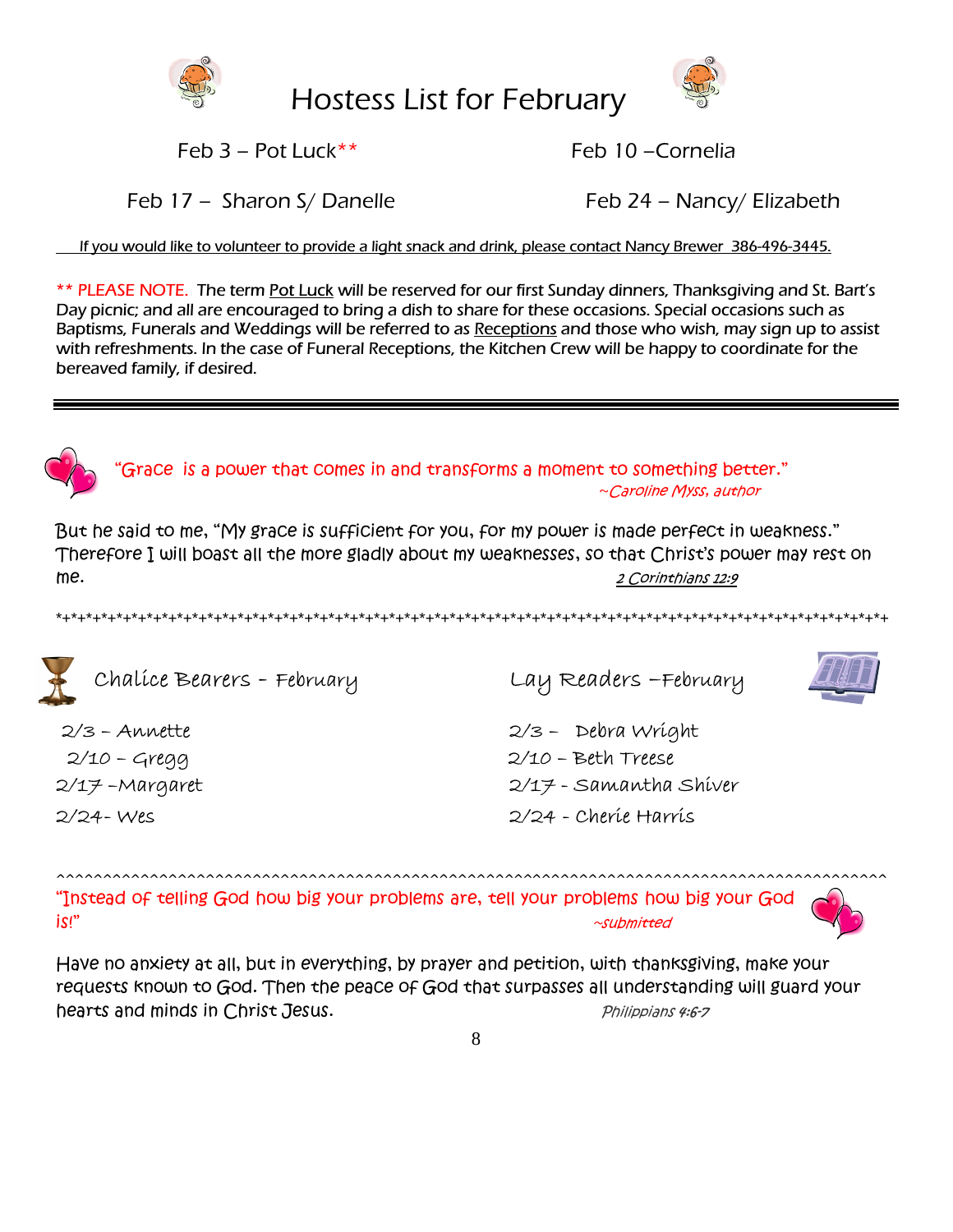

A Joyous Occasion at St. Bart's The Baptism of Jenna Mae Lewis on January 20, 2019



 "There is never a wrong time to pray." ~Kelly Johnson, from her book Being Brave: A 40-Day Journey to the Life God Dreams for You

**Rejoice always, pray without ceasing...** 1 Thessalonians 5:26-17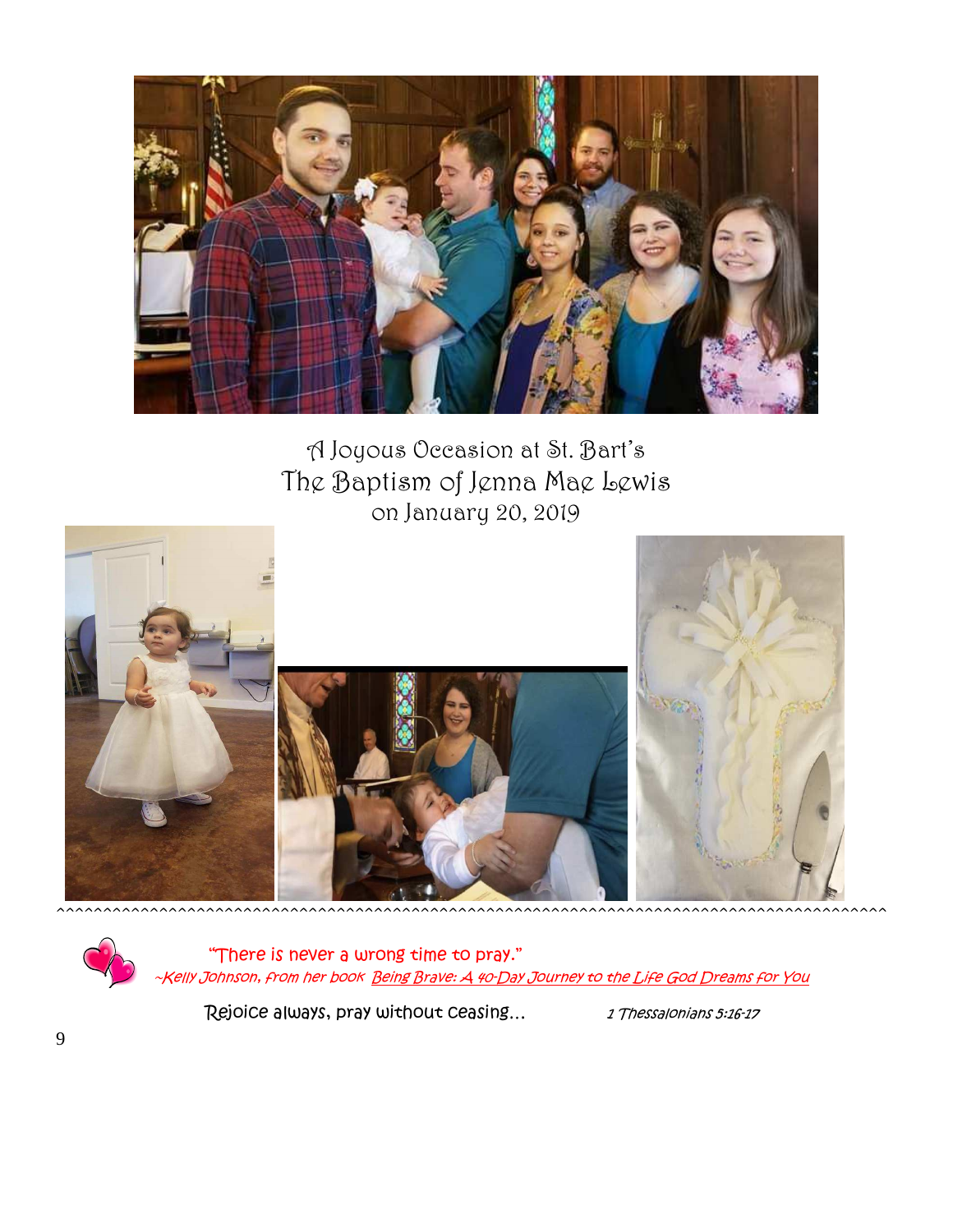### **A group of 4 to 8 year olds were asked the question:** "What does LOVE mean?

Here are some of the answers given—pure and true:

1) LOVE is like a little old woman and a little old man who are still friends even after they know each other so well. Tommy -- age 6.

2) LOVE is when my Mommy gives my Daddy the best piece of chicken. Elaine -- age 5

3) LOVE is when your puppy licks your face even after you left him alone all day. Mary Ann – age 4

4) LOVE is what makes you smile even when you're tired. Terri – age 4

5) When someone LOVE S you, the way they say your name is different. You just know that your name is safe in their mouth. Billy – age  $4$ 

6) LOVE is when Mommy sees Daddy smelly and sweaty and still says he is handsomer than Robert Redford. Chris – age 7

7) During my piano recital, I was on stage and I was scared. I looked at all the people watching me and saw my Daddy waving and smiling. He was the only one doing that. I wasn't scared anymore. Andy – age 8

8) LOVE is what's in the room with you at Christmas if you stop opening presents and listen. Bobby – age 7

9) "It makes you feel like you'll never feel lonely," says 8 year old Ben. "True LOVE is a mixture of friendship, appreciation and, like, happiness.

10) Author and lecturer Leo Buscaglio once talked about a contest he was asked to judge. The purpose was to find the most caring child. The winner was a 4 year old whose next door neighbor was an elderly gentleman who had recently lost his wife. Upon seeing the man cry, the little boy went into the gentleman's yard, climbed into his lap, and just sat there. When his mother asked him what he had said to the neighbor, the little boy said, "Nothing, I just helped him cry."

That is true and profound LOVE, poured out of the heart of an innocent child.



"Today choose forgiveness over self-pity. Choose joy over fear."

~submitted

 You, Lord, are forgiving and good, abounding in love to all who call to you. Psalm 86:5